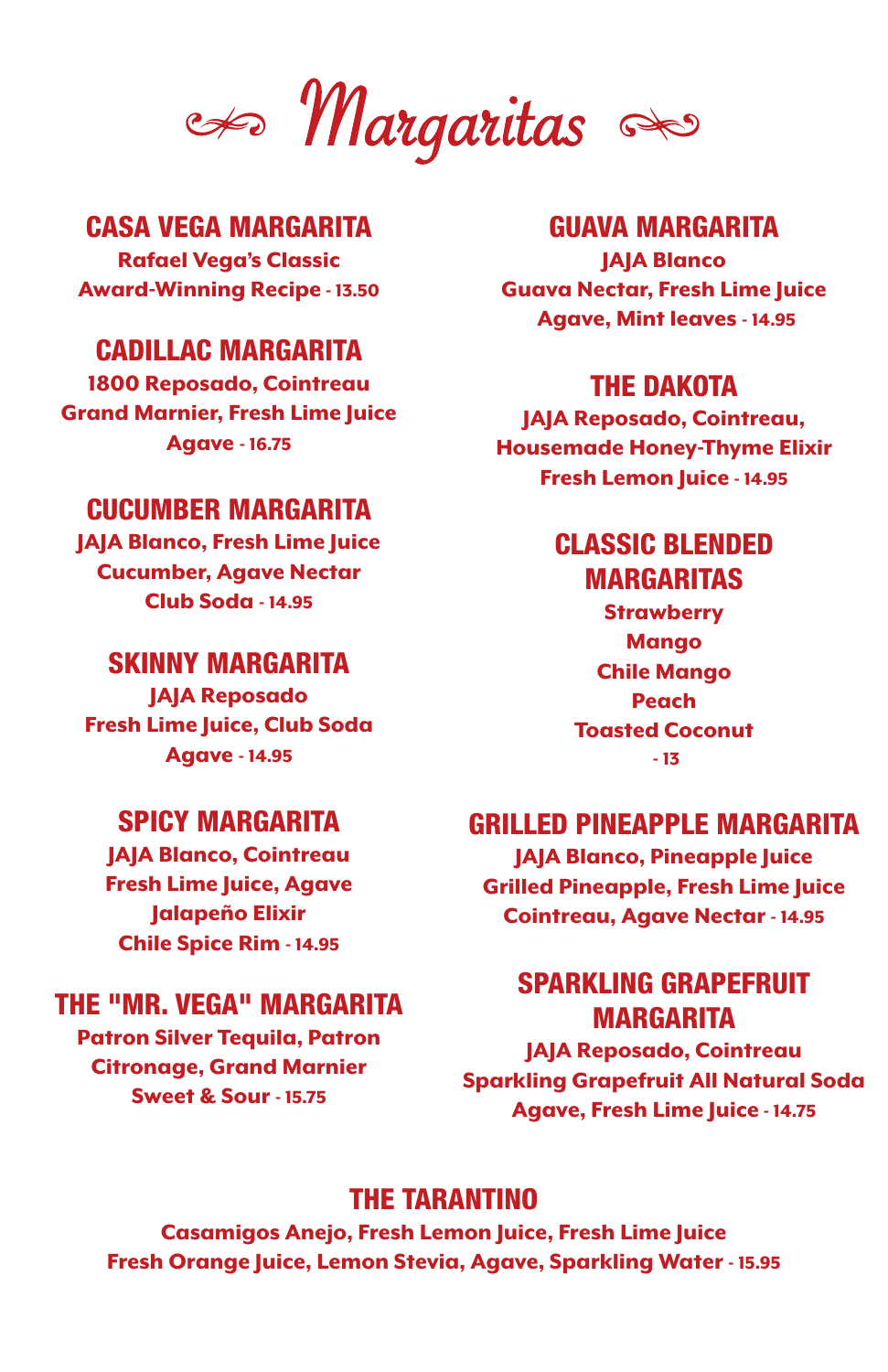GRAN JEFA Made with Clase Azul Reposado - 38

PLATINO Made with Patron Gran Platinum - 38

> THE DON Made with Don Julio 1942 - 35

LOS DRAGONES Made with Casa Dragones Blanco - 36

LA FAMILIA Made with Cuervo Reserva De La Familia - 30

#### HEFE

Made with Avion Reserva 44 - 26

 $P_{\text{limas}} \gg P_{\text{maxal}}$ 

Casamigos Mezcal Joven, Oaxaca - 15 Del Maguey Azul, San Luis Del Rio - 32 El Silencio Joven, Oaxaca - 19 El Silencio, Oaxaca - 15

#### MEZCAL MARGARITA

Casamigos Mezcal Joven Cointreau, Fresh Lime Juice Agave, Chile Salt Rim - 14.75

#### MEZCAL PALOMA

El Silencio, Fresh Lime Juice Fresh Grapefruit Juice, Agave Chile Salt Rim - 14.75

FAMOUS CASA VEGA MEXICAN COFFEE 1800 Reposado, Kahlua, Coffee Homemade Whip Cream - 14.75

Tequila

818 Reposado 16 818 Blanco 15 1800 Reposado 13 1800 Silver 13 Avion Blanco 13 Avion Reserva 44 25 Casa Dragones Blancos 35 Casamigos Anejo 15 Casamigos Blanco 13 Casamigos Reposado 14 Casa Noble Anejo 15 Casa Noble Crystal 13 Casa Noble Reposado 14 Cazadores Blanco 13 Cazadores Reposado 13

Clase Azul Anejo 65 Clase Azul Plata 20 Clase Azul Resposado 20 Conmemorativo 12 Corralejo 99000 Horas 15 Corralejo Reposado 13 Corralejo Silver 12 Cuervo Especial Gold 12 Cuervo Reserva De La Familia 30 Cuervo Tradicional 13 Don Julio 1942 30 Don Julio Anejo 15 Don Julio Blanco 15 Don Julio Reposado 13 Herradura Reposado 13

 $\mathcal{P}$ 

Hornitos Black Barrel 12 Hornitos Reposado 12 JAJA Reposado 12 JAJA Blanco 12 La Gritona Reposado 14 Partida Reposado 14 Patron Anejo 15 Patron Extra Anejo 17 Patron Gran Platinum 35 Patron Reposado 15 Patron Silver 14 Tres Generaciones Anejo 13 Tres Generaciones Plata 13 Tres Generaciones Reposado 13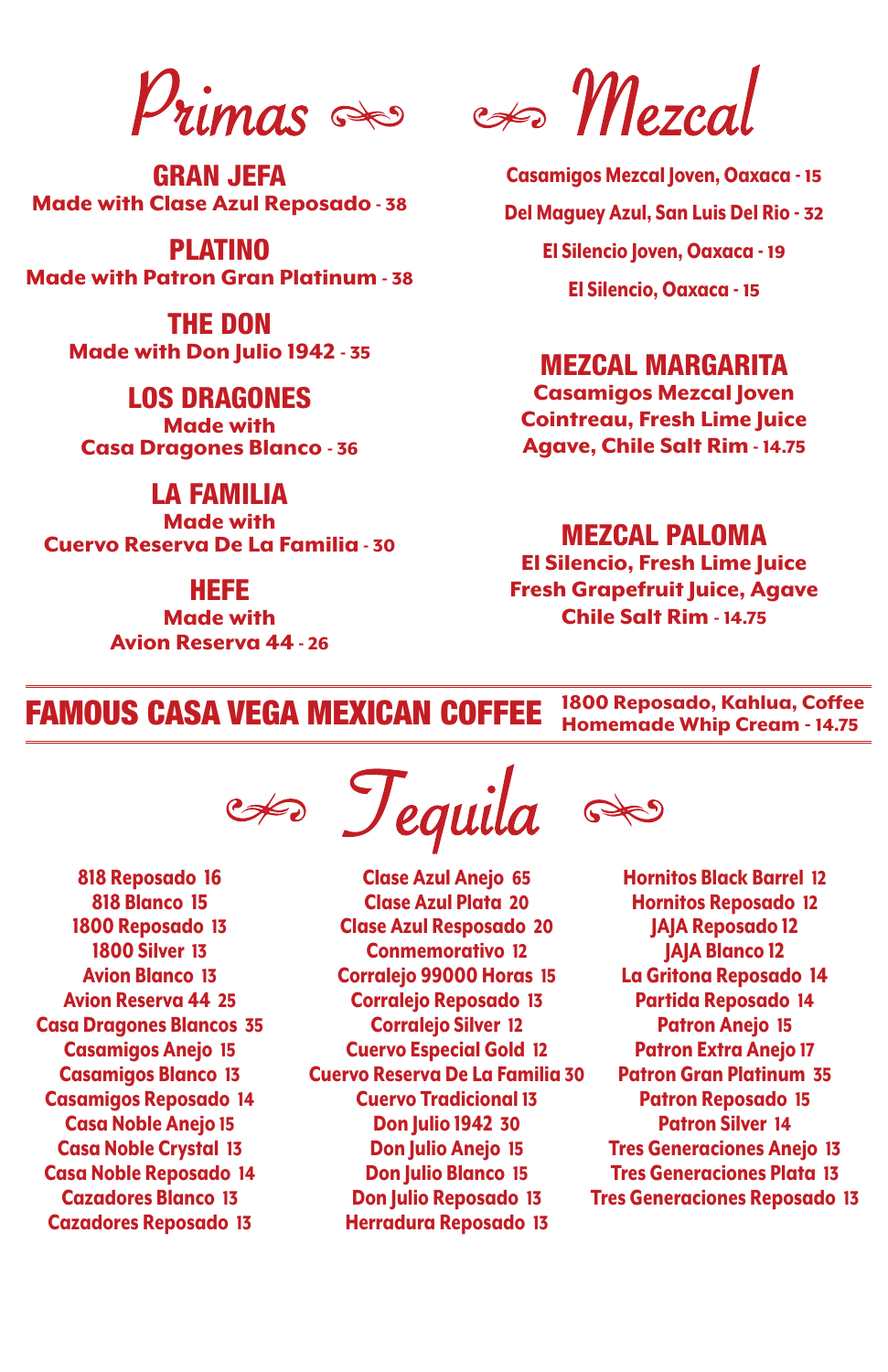Cocktails

#### PALOMA

JAJA Blanco, Fresh Grapefruit Fresh Lime Juice, Agave Nectar Sparkling Soda, Grapefruit Salt Rim - 14.75

OLD FASHIONED Makers Mark, Angostura Bitters Sugar - 15.75

#### GINGER MINT PALOMA

JAJA Reposado, Ginger Elixir Ginger Beer, Mint, Fresh Grapefruit Juice Agave, Grapefruit Salt Rim - 14.75

#### SPICY PALOMA

JAJA Blanco, Fresh Grapefruit Juice Fresh Lime Juice, Jalapeno Elixir Agave, Chile Salt Rim - 14.75

#### BONITA MARIA

JAJA Reposado, Passion Fruit Puree Fresh Lime Juice, Chili Pepper - 14.75

#### MEXICAN MULE

Don Julio Blanco, Ginger Brew Agave Nectar, Fresh Lime Juice - 14.75

#### SIESTA

La Gritona Reposado, Fresh Lime Juice Fresh Grapefruit Juice, Agave Campari - 14.95

#### PEPIÑO VODKA SODA Ketel One Botanicals Cucumber Mint Topo Chico - 14.75

#### LAVENDER MULE

Tito's Vodka, Ginger Brew Lavender Elixir Fresh Lemon Juice - 14.75

#### MOSCOW MULE

Tito's Vodka, Ginger Brew Agave Nectar, Fresh Lime Juice - 14.75

#### MOJITO

Cruzan Rum, Fresh Mint Fresh Lime Juice, Agave Nectar - 14.75

#### BLOODY MARY

Absolut Peppar Vodka Bloody Mary Blend, Olives Fresh Lime Juice, Celery Rimmed in chili spices - 14.75

 $\llap{$\leftrightarrow$}$  Cerveza

Becks (Non-Alcoholic) 6 Bohemia, Mexico 7 Bud Lite, USA 6 Carta Blanca, Mexico 7 Corona Light, Mexico 7 Corona, Mexico 7

Dos XX Amber, Mexico 7 Dos XX Lager, Mexico 7 Estrella Jalisco, Mexico 7 Heineken, Holland 7 Miller Lite, USA 6 Modelo Especial, Mexico 7

Montejo, Mexico 7 Negra Modelo, Mexico 7 Pacifico, Mexico 7 Tecate, Mexico 7 Victoria, Mexico 7

### PIÑA MICHELADA DE LA VEGA

Modelo Especial, House Made Michelada Mix, Garnished with Pineapple, Chile Salt Rim 14.50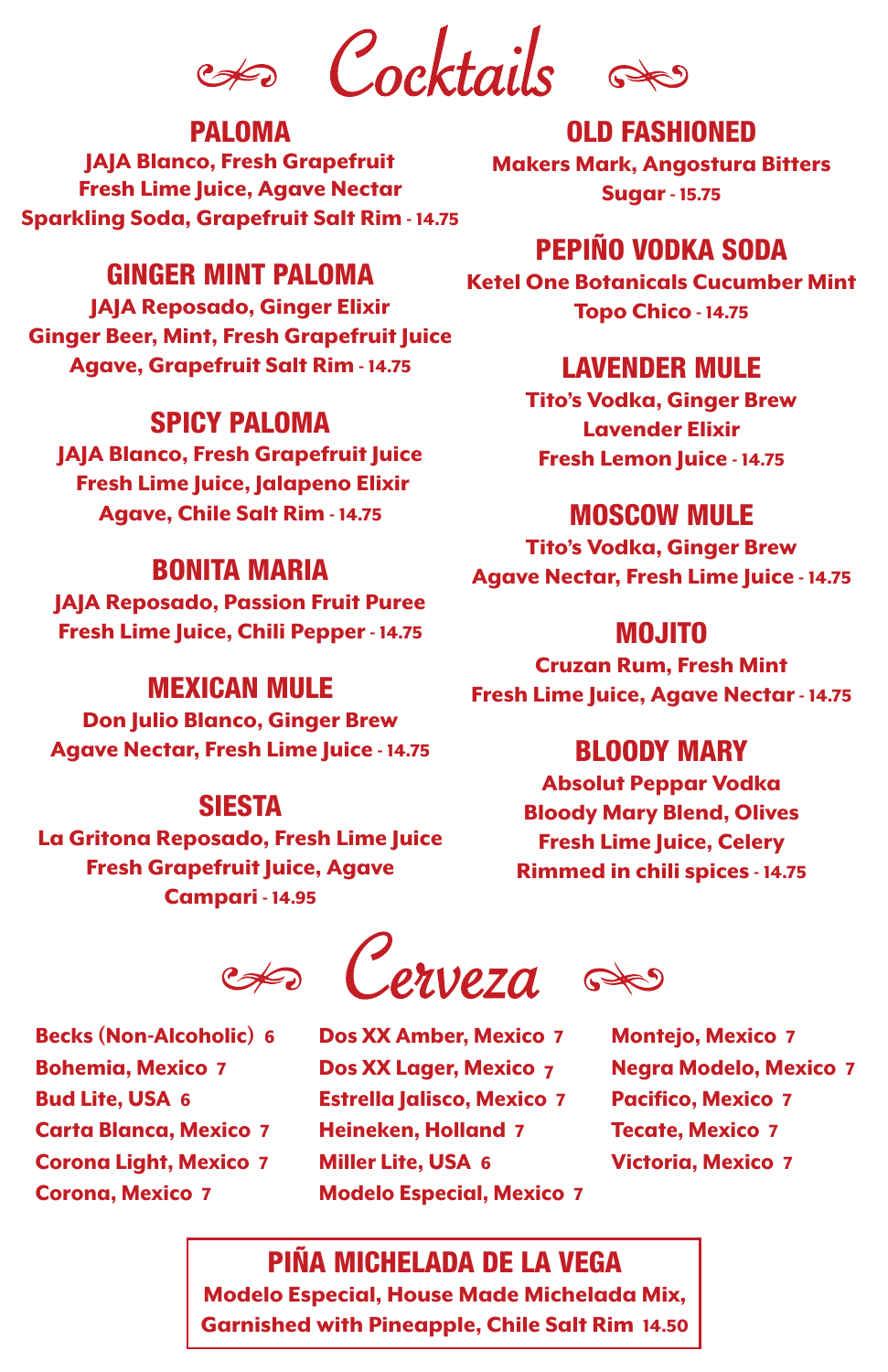$\iff$  Vino y Bedidas

### WHITE WINE

FRANCIS COPPOLA DIRECTOR'S Chardonnay, Sonoma Coast 12/40

#### **WENTE**

Chardonnay, Livermore Valley, 12/40

#### FERRARI CARANO

Fume Blanc, Anderson Valley, 12/40

JOEL GOTT Sauvignon Blanc, California 12/35

### BUBBLES

SOFIA BLANC DE BLANCS Sparkling Wine, Monterey County n/a /35

> VEUVE CLICQUOT Champagne, France n/a /100

### RED WINE

JOEL GOTT Cabernet, California 12/35

**HESS** Cabernet, North Coast 16/55

# ROSÉ

FINELLA Rosé, Sonoma County 15/55

> WHISPERING ANGEL Rosé, Provence 16/55

## SANGRIA

Red with Seasonal Fruit 14.75 White with Seasonal Fruit 12.75 Rosé with Seasonal Fruit 15.75

### AGUA FRESCA

for regular, non-alcoholic 4

Hibiscus Tea, Mint, Agave 4

## MEXICAN VINOS All Mexican wines are from Baja, Mexico

### WHITE

DISCRETO ENCANTO BLANCO Sauvignon Blanc 14/47

JARDIN ROMANTICO Chardonnay 18/58

### RED

#### DISCRETO ENCANTO

Barbera & Tempranillo Blend 15/50

TINTO DE LA HACIENDA Cabernet Blend 18/58



**CURSI** Rosé Grenache 15/50

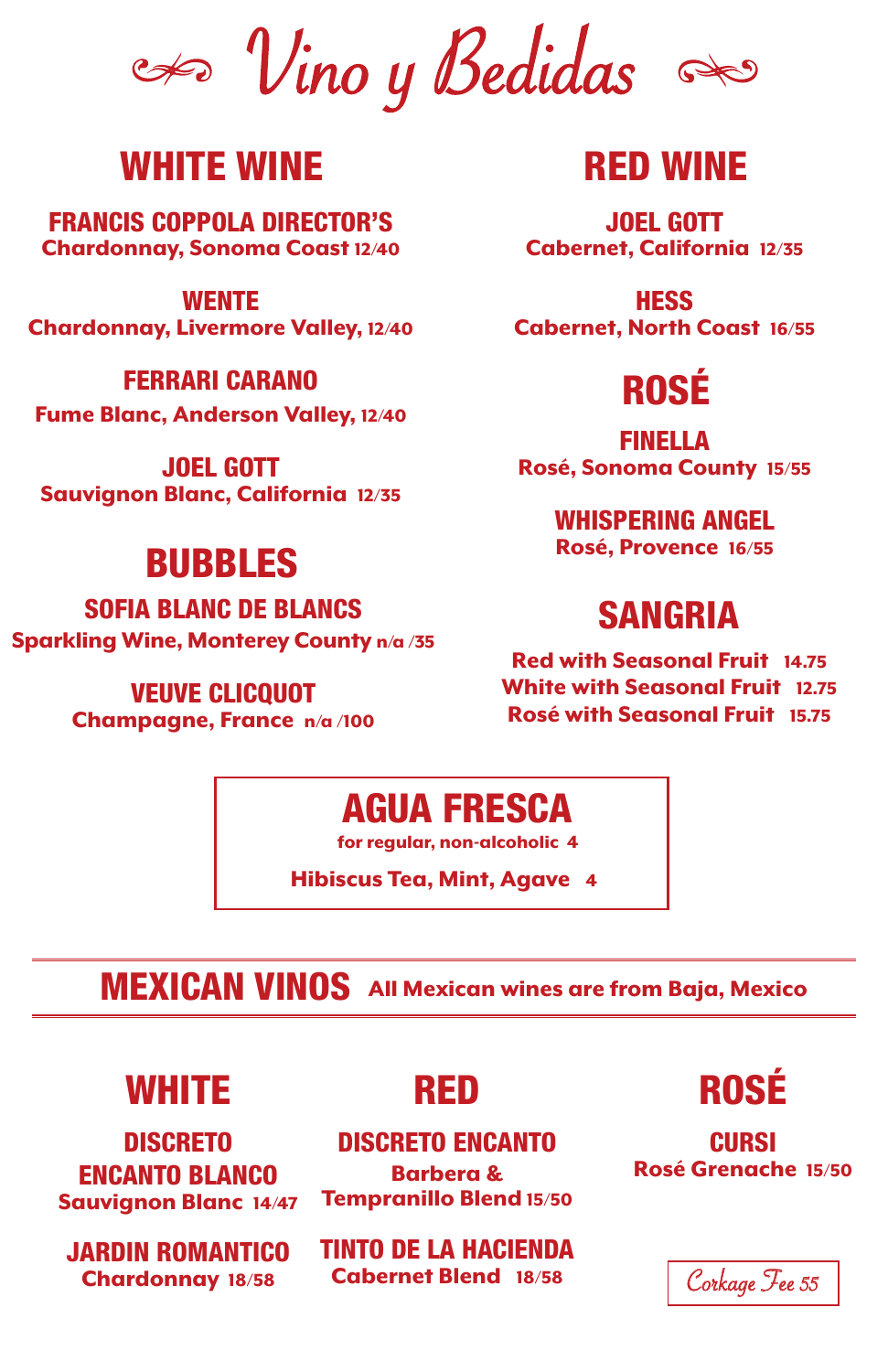

### 2:30PM-6PM MONDAY - FRIDAY

# \$5 DOMESTIC BEER \$6 IMPORTED BEER

## \$8 CASA VEGA MARGARITA

Our famous award-winning recipe

# 20% OFF ALL ALCOHOL